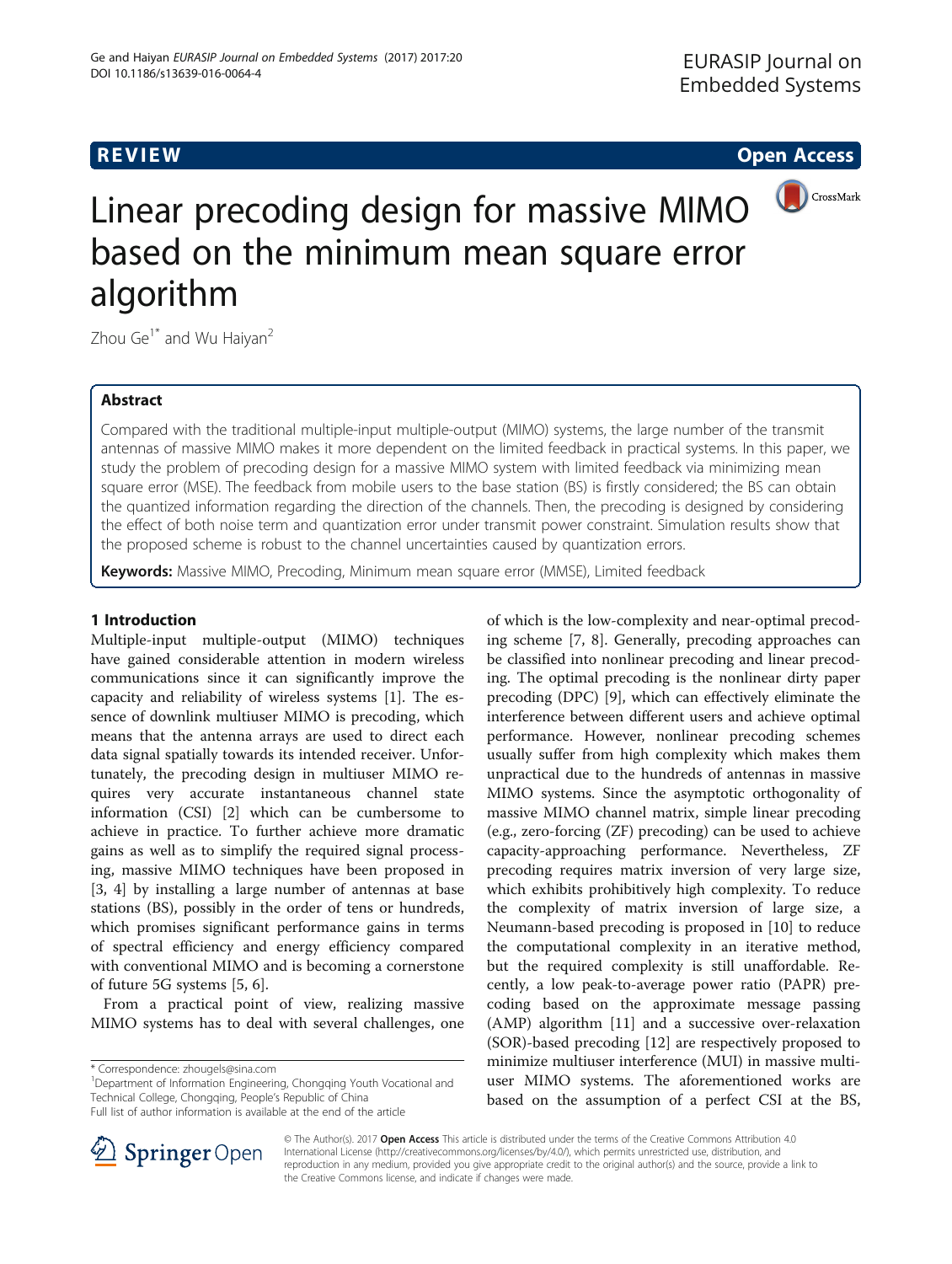which is somewhat too optimistic for practical applications. As a result, it is essential to investigate the robust precoding design in massive MIMO systems.

Inspired by the abovementioned works, in this paper, we study the precoding design for a single-cell downlink massive MIMO system with limited feedback, while guaranteeing transmit power constraint. Each user terminal (UT) feeds back the quantized side information to BS to assist its transmission. We propose a linear precoder design scheme via the minimum mean square error (MMSE) criteria with respect to the CSI imperfection. The proposed scheme is an improved approach, which is robust to the channel uncertainties caused by quantization errors and the lack of channel quality information (CQI).

The rest of this paper is organized as follows. In Section [1,](#page-0-0) the system mode of massive MIMO is introduced and the problem is formulated. In Section 2, a linear precoder based on MMSE criteria is designed by considering the impact of the noise term and CSI quantization error. Numerical results are presented in Section 3. Finally, concluding remarks are made in Section [4](#page-3-0).

Notations: Throughout this paper, boldface lowercase and uppercase letters denote vectors and matrices, respectively. The transpose, conjugate transpose, trace, and Frobenius norm of a matrix  $\mathbf A$  are denoted as  $\mathbf A^\text{T}$ ,  $A^H$ , tr(A),  $||A||_B$  respectively.  $I_{M \times M}$  denotes a  $M \times M$ identity matrix.  $E[\cdot]$  denotes the expectation operator.  $diag(.)$  stands for a diagonal matrix with the given elements on the diagonal. Re(⋅) represents the real part of the input.

#### 2 System model

We consider a single-cell downlink multiuser massive MIMO system, as depicted in Fig. 1. For massive MIMO downlink transmissions, a large number of antennas  $N_T$ that are equipped at the BS is serving  $K$  UTs with each UT being equipped with  $n_r$  antennas and the total



receive antennas of UTs is  $N_R = Kn_r$ . Here,  $\mathbf{H} \in C^{N_T \times N_R}$  $=[\mathbf{H}_1, \mathbf{H}_2, ..., \mathbf{H}_K]$  denotes the fast fading channel matrix from BS to the UTs, where each element is a zero mean unit variance independent and identical distributed (i.i.d) complex Gaussian. Let  $\mathbf{D} = \mathbf{HD}_{\mu^{1/2}}$ , thus  $\mathbf{D}_{\mu^{1/2}} = \text{diag}$ <br>  $\{\sqrt{\mu_1}, \sqrt{\mu_2}, ..., \sqrt{\mu_K}\}$  denotes slow fading diagonal matrix.

Then, the total received signal  $\mathbf{y} = [\mathbf{y}_1^T, \mathbf{y}_2^T, ..., \mathbf{y}_K^T]^T$  at lifts is given by all UTs is given by

$$
\mathbf{y} = \mathbf{D}^{\mathrm{H}} \mathbf{W} \mathbf{x} + \mathbf{n},\tag{1}
$$

where  $x$  is the signals transmitted by the BS and  $n$  is an additive white Gaussian noise with zero mean and variance  $\sigma^2$ . **W** = [**W**<sub>1</sub>, **W**<sub>2</sub>, ···, **W**<sub>K</sub>] is the transmitting precoding matrix. Denoting  $P_T$  as the power constraint at BS, the total transmit power at BS is limited by  $tr(\mathbf{W}\mathbf{W}^{\text{H}}) \leq P_T.$ 

We assume that each UT can perfectly estimate the downlink CSI and send it back to ST using local feedback. All of the feedback channels are assumed to be noiseless and delay free. To facilitate analysis, the channel is decomposed into the channel direction information (CDI) and CQI [[11\]](#page-5-0). The kth UT estimates the CSI of channel  $D_k$  perfectly and quantizes the CDI  $\tilde{\mathbf{D}}_k = \mathbf{D}_k / ||\mathbf{D}_k||$  to a unit norm vector  $\hat{\mathbf{D}}_k$ .

The acquisition of  $D_k$  at BS can be accomplished via channel feedback. The quantized CDI  $\hat{\mathbf{D}}_k$  is chosen from a predefined codebook  $C$  that consists of  $2^B$  codeword matrices  $\{C_1, C_2, \dots, C_{2^B}\}\)$ , where B is the bit size of the codeword vector. Each UT quantizes its channel to the quantization vector that is closest to its channel vector, where closeness is measured in terms of the angle between two vectors or, equivalently, the inner product [[12, 13](#page-5-0)]. Thus, the quantization of  $k$ th UT is chosen according to the minimum angle criterion as

$$
\hat{\mathbf{D}}_k = \arg \max_{C_i \in C} \left| \tilde{\mathbf{D}}_k^{\mathrm{H}} C_i \right|
$$
\n
$$
= \arg \min_{C_i \in C} \sin^2(\angle(\tilde{\mathbf{D}}_k, C_i)), \tag{2}
$$

and each UT feeds back the B bits codeword indices to the BS. Due to simplicity and analytical tractability, we employ random vector quantization (RVQ) for the codebook design where  ${C_i}_{i=1}^{2^B}$  are chosen independently<br>and isotropically on the *N*-dimensional unit sphere and isotropically on the  $N_T$ -dimensional unit sphere [[14\]](#page-5-0). Throughout the paper, we assume that this CQI is known perfectly to the BS, i.e., it is not quantized; thus, no CQI is fed back to the BS.

#### 3 Linear precoder design

In this section, we introduce a linear precoder design scheme that considers the effect of both noise term and quantization error.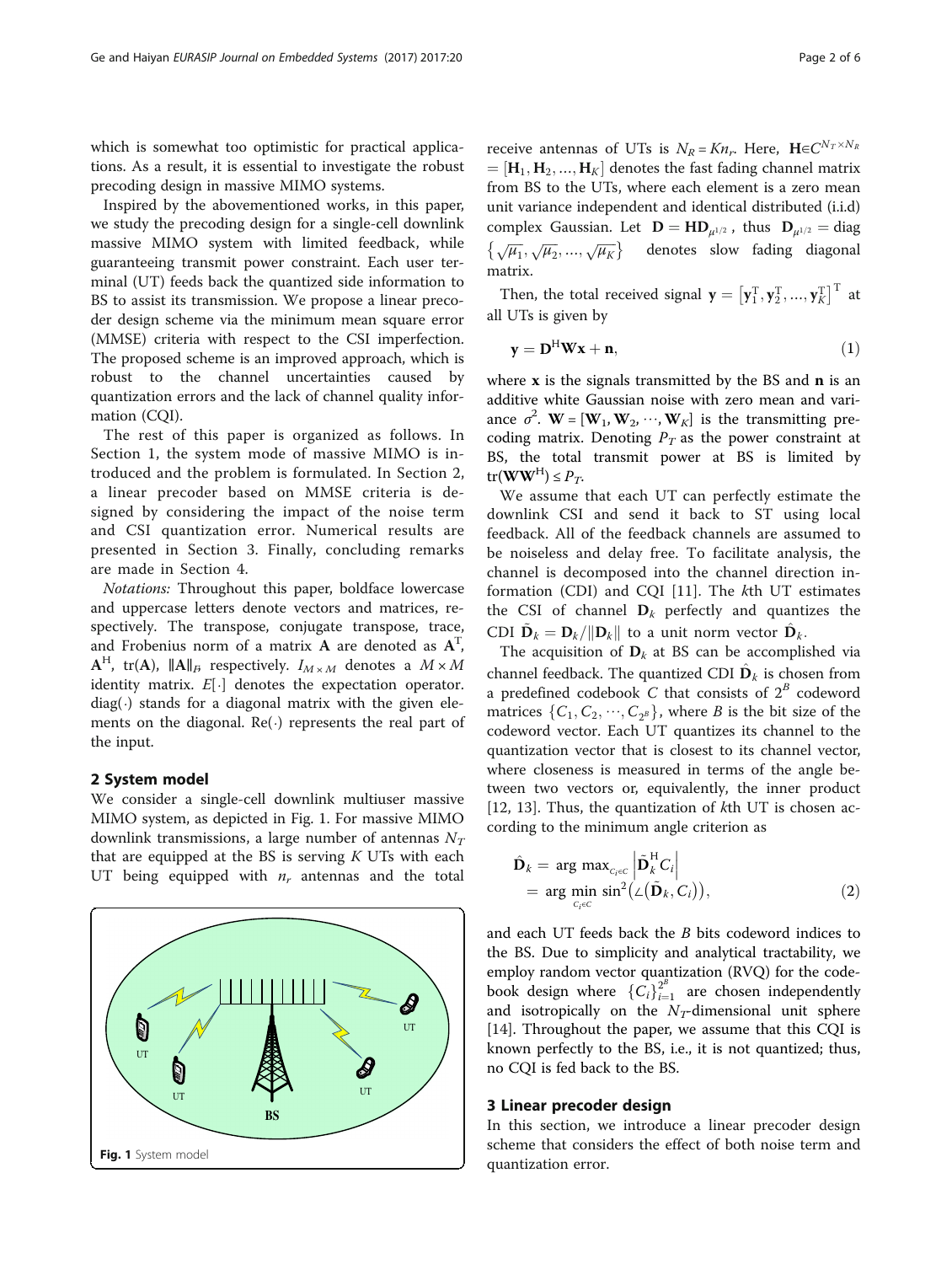### <span id="page-2-0"></span>3.1 Channel model

In the following, according to [\[15](#page-5-0)], the subspace of the true channel matrix can be decomposed as the weighted sum of the quantized channel and an independent and isotropic quantization error term.

$$
\tilde{\mathbf{D}}_k = \hat{\mathbf{D}}_k \mathbf{X}_k \mathbf{Y}_k + \mathbf{S}_k \mathbf{Z}_k n_r, \tag{3}
$$

where  $D_k$  is an orthonormal basis for the subspace spanned by the columns of  $D_k$ .  $X_k \in C^{n_r \times n_r}$  is a unitary matrix;  $Y_k \in C^{n_r \times n_r}$  is upper triangular with positive diagonal elements and satisfies  $Y_k^H Y_k = I_{n_r} - Z_k^H Z_k$ .  $Z_k \in C^{n_r \times n_r}$ <br>is upper triangular with positive diagonal elements and is upper triangular with positive diagonal elements and represents the quantization error, satisfying  $\text{tr}(\mathbf{Z}_k^{\text{H}} \mathbf{Z}_k)$  $= \sin^2(\angle(\tilde{\mathbf{D}}_k, \hat{\mathbf{D}}_k))$ .  $\mathbf{S}_k$  is an orthonormal basis for an interval in the left isotropically distributed  $n_r$ -dimensional plane in the left null space of  $\mathbf{D}_k$ .

Therefore, the broadcast channel  $D_k$  can be decomposed as

$$
\mathbf{D} = \left[ \hat{\mathbf{D}} \left( \mathbf{I}_{N_R} - \mathbf{Z}^{\mathrm{H}} \mathbf{Z} \right)^{1/2} + \mathbf{SZ} \right] \mathbf{R} = \hat{\mathbf{D}} \mathbf{A} + \mathbf{SB}, \tag{4}
$$

where  $\mathbf{R} = \text{diag}(\sqrt{A_1}, \sqrt{A_2}, ..., \sqrt{A_K})$  and  $\mathbf{Z} = \text{diag}(\mathbf{Z}_1, \mathbf{Z}_2, ..., \mathbf{Z}_K)$  and  $A_1$  is a diagonal matrix that consists of *n*  $\mathbf{Z}_2$ , ...,  $\mathbf{Z}_K$ ) and  $\Lambda_k$  is a diagonal matrix that consists of  $n_r$ non-zero eigenvalues of  $\mathbf{D}_k \mathbf{D}_k^H$ .  $\mathbf{A} = (\mathbf{I}_{N_R} - \mathbf{Z}^H \mathbf{Z})^{1/2} \mathbf{R}$  and  $\mathbf{B} - \mathbf{Z} \mathbf{R}$  $B = ZR$ .

The achievable rate of the kth UT can be expressed as

$$
R = E\left[\log_2\left|\mathbf{I}_{N_R} + \sum_{i=1}^K \mathbf{D}_k^H \mathbf{W}_i \mathbf{W}_i^H \mathbf{D}_k\right|\right]
$$
  
\n
$$
= E\left[\log_2\left|\mathbf{I}_{N_R} + \sum_{i=1, i \neq k}^K \mathbf{D}_k^H \mathbf{W}_i \mathbf{W}_i^H \mathbf{D}_k\right|\right]
$$
  
\n
$$
= E\left[\log_2\left|\mathbf{I}_{N_R} + \sum_{i=1, i \neq k}^K \mathbf{D}_k^H \mathbf{W}_i \mathbf{W}_i^H \mathbf{D}_k\right|\right].
$$
  
\n(5)

## 3.2 Linear precoder design

The precoders can be designed to alleviate multiuser interference, maximize the received desired signal power, or minimize the MSE of the received signals. We in the following will take the MMSE precoder as an example. Then, MMSE cost function can be defined as [\[15](#page-5-0)]

$$
\min_{\beta,\mathbf{w}} E\left(\left\|\mathbf{x}-\beta^{-1}\mathbf{y}\right\|_{F}^{2}\right) \quad s.t. \quad E\left(\left\|\mathbf{W}\mathbf{x}\right\|_{F}^{2}\right) \leq P_{T} \quad . \tag{6}
$$

Substituting (4) into (6), the conditional expectation becomes

$$
E(|x-\beta^{-1}y||_F^2) = E_{A,B,x} (||x-\beta^{-1}A^H\hat{\mathbf{D}}^H \mathbf{W} x - \beta^{-1}B^H \mathbf{S}^H \mathbf{W} x - \beta^{-1} \mathbf{n}||_F^2)
$$
  
\n
$$
= \beta^{-2} E_A \left[ tr(\mathbf{W}^H \hat{\mathbf{D}} A A^H \hat{\mathbf{D}}^H \mathbf{W}) \right]
$$
  
\n
$$
+ \beta^{-2} E_{B,S} \left[ tr(\mathbf{W}^H \mathbf{S} B B^H \mathbf{S}^H \mathbf{W}) \right]
$$
  
\n
$$
+ (\beta^{-2} + 1) ||\mathbf{I}_{N_R}||_F^2 - \beta^{-1} E_A \left[ tr(\mathbf{W}^H \hat{\mathbf{D}} A) \right]
$$
  
\n
$$
- \beta^{-1} E_A \left[ tr(A^H \hat{\mathbf{D}}^H \mathbf{W}) \right]
$$
  
\n(7)

The first term in (7) can be further calculated as

$$
\beta^{-2} E_{\mathbf{A}} \Big[ \operatorname{tr} \Big( \mathbf{W}^{\mathrm{H}} \hat{\mathbf{D}} \mathbf{A}^{\mathrm{H}} \hat{\mathbf{D}}^{\mathrm{H}} \mathbf{W} \Big) \Big] \n= \beta^{-2} E_{\mathbf{R}, \mathbf{Z}} \Big[ \operatorname{tr} \Big( \mathbf{R} (\mathbf{I}_{N_R} - \mathbf{Z} \mathbf{Z}^{\mathrm{H}}) \mathbf{W}^{\mathrm{H}} \hat{\mathbf{D}} \hat{\mathbf{D}}^{\mathrm{H}} \mathbf{W} \Big) \Big] \n= \beta^{-2} \Big( N_T - \frac{N_T \Delta}{N_R} \Big) \operatorname{tr} \Big( \mathbf{W}^{\mathrm{H}} \hat{\mathbf{D}} \hat{\mathbf{D}}^{\mathrm{H}} \mathbf{W} \Big),
$$
\n(8)

where  $E[\mathbf{RR}^H] = E[\text{diag}\{\Lambda_1,\Lambda_2,...,\Lambda_K\}] = N_T \mathbf{I}_{N_R}$ ,  $E$  $\left[\mathbf{Z}\mathbf{Z}^H\right] = \frac{\lambda}{N_R} \mathbf{I}_{N_R}$ . Here,  $\Delta$  denotes the quantization error that can be approximated as [[16\]](#page-5-0)

$$
\Delta = \frac{\Gamma\left(\frac{1}{T}\right)}{T} \Phi^{-\frac{1}{T}} 2^{-\frac{B}{T}},\tag{9}
$$

where  $T = n_r(N_T - n_r)$  and  $\Phi = \frac{1}{T} \prod_{m=1}^{n_r}$  $m=1$  $\frac{(N_T-m)!}{(n-m)!}$  $\frac{(N_1 - m)!}{(n_r - m)!}$ .  $\Gamma(\cdot)$  denotes gamma function.

The second item in (7) can also be calculated as

$$
\beta^{-2} E_{\mathbf{B},\mathbf{S}} \left[ \operatorname{tr} (\mathbf{W}^{\mathrm{H}} \mathbf{S} \mathbf{B} \mathbf{B}^{\mathrm{H}} \mathbf{S}^{\mathrm{H}} \mathbf{W}) \right] \n= \beta^{-2} P_T \left( \frac{N_T \Delta}{N_T - n_r} \right) - \beta^{-2} \left( \frac{N_T n_r \Delta}{N_R (N_T - n_r)} \right).
$$
\n(10)

By substituting (8) and (10) into (7), the optimization problem can be rewritten by

$$
E(|\mathbf{x} - \beta^{-1}\mathbf{y}|_F^2)
$$
  
=  $\beta^{-2} \left( N_T - \frac{N_T^2 \Delta}{N_R (N_T - n_r)} \right) \text{tr} \left( \mathbf{W}^H \hat{\mathbf{D}} \hat{\mathbf{D}}^H \mathbf{W} \right) + \frac{\beta^{-2} N_T \Delta}{N_T - n_r}$   
+  $(\beta^{-2} + 1) N_R - 2\alpha \beta^{-1} \text{Re} [\text{tr}(\mathbf{W}^H \hat{\mathbf{D}})], F(\mathbf{W}, \beta)$  (11)

where  $\alpha \mathbf{I}_{N_R} = E[\mathbf{A}] = E\Big[ \big( \mathbf{I}_{N_R} - \mathbf{Z}^{\mathrm{H}} \mathbf{Z} \big)^{1/2} \mathbf{R} \Big].$ 

Therefore, the optimization problem in (6) is equivalent to

$$
\min_{\beta,\mathbf{w}} F(\mathbf{W},\beta) \quad s.t. \ \operatorname{tr}(\mathbf{W}^H \mathbf{W}) \le P_T \quad . \tag{12}
$$

Obviously, problem (12) is a convex optimization problem. Hence, problem (12) can be solved with a closed-form solution by exploiting the Karush-Kuhn-Tucker (KKT) conditions [\[17\]](#page-5-0). Constructing the Lagrangian function, we have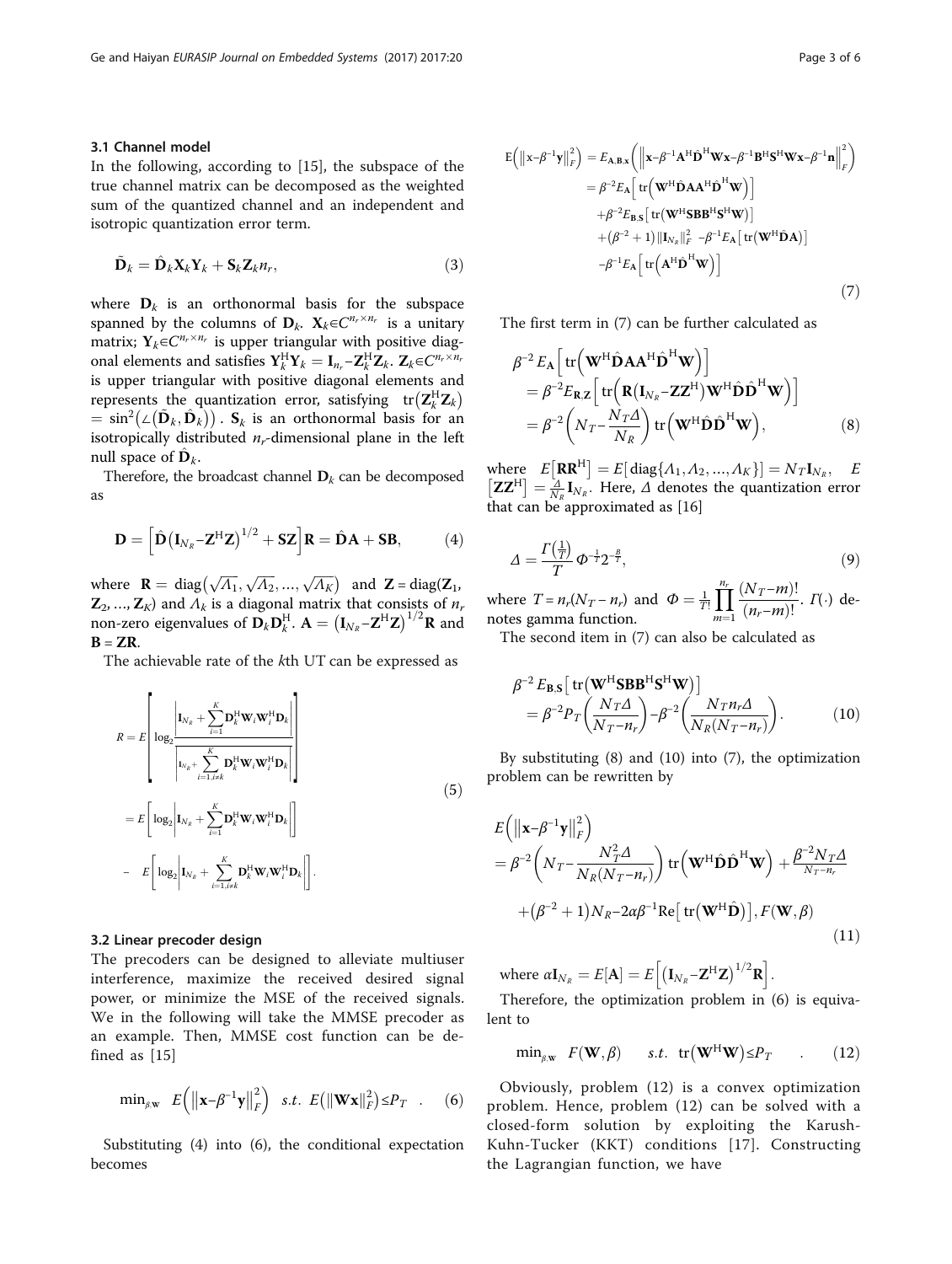<span id="page-3-0"></span>
$$
L(\mathbf{W}, \beta, \lambda) = F(\mathbf{W}, \beta) + \lambda \left[ \text{tr}(\mathbf{W}^{\text{H}} \mathbf{W}) - P_{T} \right].
$$
 (13)

The optimal solution to W can be calculated by taking the first-order derivative of (13) with respect to W and setting it to zero, i.e.,  $\frac{\partial L(\mathbf{W}, \beta, \lambda)}{\partial \mathbf{W}} = 0$ . We can easily get

$$
\mathbf{W} = \rho \left( \hat{\mathbf{D}} \hat{\mathbf{D}}^{\mathrm{H}} + \eta \mathbf{I}_{N_R} \right)^{-1} \hat{\mathbf{D}}, \tag{14}
$$

where  $\rho = \sqrt{\frac{P_T}{\rho (\hat{\mathbf{D}} \hat{\mathbf{D}}^{\text{H}} + \eta \mathbf{I}_{N_R})}^{-1} \hat{\mathbf{D}}}$  $\rho\left( \hat{\mathbf{D}}\hat{\mathbf{D}}^{\mathrm{H}}\text{+}\eta\mathbf{I}_{N_{R}}\right) ^{-1}\hat{\mathbf{D}}$  $\sqrt{\frac{P_T}{(2.8 \text{ H})^{-1.2}}}\$  (*ρ* is normalized power

factor) and  $\eta = \frac{P_T N_T A + N_R (N_T - n_r)}{P_T [(N_T - n_r) - N_T^2 A]}$ .<br>
Undeting the Lagrange multip

Updating the Lagrange multiplier  $\lambda$ , we have

$$
\lambda(t+1) = \left[\lambda(t) + a_1\left(\text{tr}(\mathbf{W}^H \mathbf{W}) - P_T\right)\right]^+, \tag{15}
$$

where  $[X]^+$  = max{X, 0}.  $a_1$  is the step size which is positive and  $t$  is the step time.

(1) If  $\Delta = 0$ , that is perfect CSI. Here,  $\eta = \frac{N_R}{P_T}$ . The precoding matrix can be rewritten as

$$
\mathbf{W} = \rho \left( \hat{\mathbf{D}} \hat{\mathbf{D}}^{\mathrm{H}} + \eta \mathbf{I}_{N_R} \right)^{-1} \hat{\mathbf{D}} \tag{16}
$$

(2) If  $\Delta \neq 0$ , that is imperfect CSI. Here,  $n_r = 1$  and  $N_T$  $N_R = K$  for simplicity,  $\Delta = \frac{N_T - 1}{N_T} 2^{-\frac{B}{N_T - 1}}$ . The precoding matrix can be rewritten as

$$
W = \rho \left[ \frac{\hat{D}\hat{D}^{H} + P_{T} 2^{-\frac{B}{N_{T}-1}} + N_{T}}{P_{T} \left( 1 - N_{T} 2^{-\frac{B}{N_{T}-1}} \right) I_{N_{R}}} \right]^{-1} \hat{D}.
$$
 (17)

Here, we use the sub-gradient algorithm to solve the problem. Using a constant step length  $t_1$  and  $t_2$ , the sub-gradient algorithm can converge to the optimal point of convex problems within a small range.

To summarize, the procedure of the sub-gradient algorithm based on updating (15) is shown in Table 1.

Since MMSE function in [\(12](#page-2-0)) is convex on a single precoder W, updating W at each iteration monotonically reduces the MMSE in [\(12](#page-2-0)), which is lower bounded by zero. Algorithm 1 can converge to the optimal point of the problem ([6](#page-2-0)) within a small

|  | Table 1 The proposed sub-gradient algorithm |
|--|---------------------------------------------|
|--|---------------------------------------------|

**Initialization:**  $0 < \lambda < 1$ **Repeat:** At each iteration  $t$ ,  $t = 0, 1, 2, ...$ • Precoding update: update precoding vector  $W$  using equation (17). • Lagrangian multiplier update: update the Lagrangian multiplier  $\lambda$  using equation  $(15)$ . Until:  $\lambda$  converges.

range. Although the precoder design depends on inaccurate CSI feedback, it may not always satisfy the transmit power constraint. However, we can assume a procedure that a feedforward link exists between UTs and BS. Each UT sends information from the precoder W to the BS via the feedforward link, then BS estimates the received power to satisfy the transmit power constraint.

## 3.3 Analysis of computational complexity

In this subsection, we analyze the computational complexity of the proposed precoder and compare it to the complexity of ZF precoder. We express the computational complexity in terms of the number of floating point operations (FLOPs). Following [[18](#page-5-0)], the complexity of our proposed scheme can be calculated as

$$
\tau[(K+1)(2K-1)N_T + (2N_T-1)K],\tag{18}
$$

where  $\tau$  is the number of transmit symbols per user,  $K$  is the number of UTs, and  $N_T$  is the transmit antennas at BS. As the simplest precoding scheme, the computational complexity of the ZF precoder can be calculated as  $\tau N_T(2K-1)$  FLOPs.

## 4 Simulation results

In this section, the performance of the proposed scheme is evaluated by a computer simulation. In our simulations, the elements of all the signaling channel matrices are assumed to be i.i.d. complex Gaussian variables with zero means and unit variance. We assume that the number of UTs is  $K = 30$ , the total transmit power is  $P_T =$ 20 dB, and the background noise is  $\sigma^2 = 1$ .

For simplicity, we assume that the received number of antennas at each UT is  $n_r = 1$ .

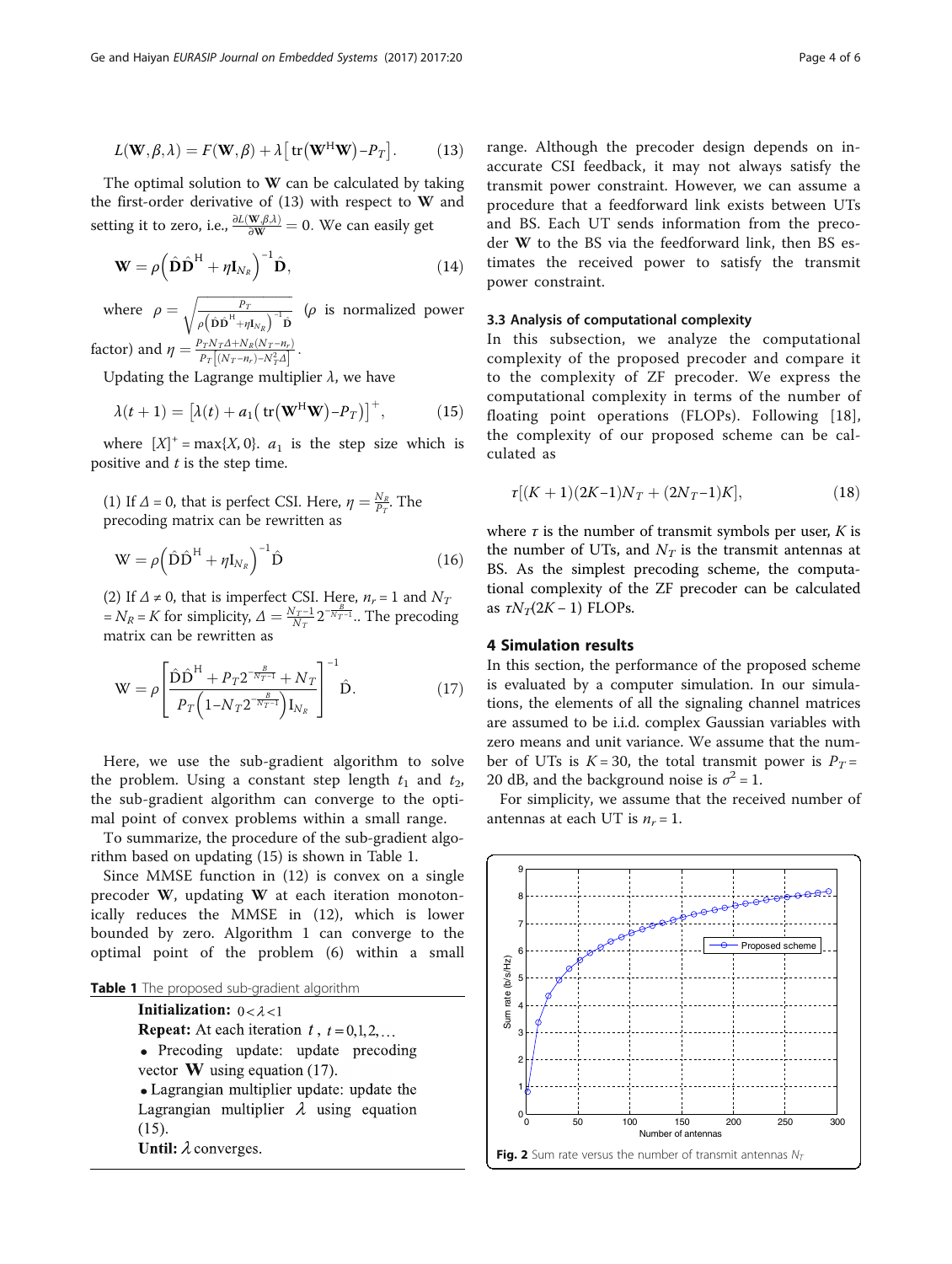Figure [2](#page-3-0) depicts the effect of the number of antennas on the sum rate of the proposed algorithm with  $K = 6$ . As shown in Fig. [2,](#page-3-0) the sum rate increases with the increasing of the number of transmit antennas. It is observed that when the number of transmit antennas is more than 250, the sum rate gradually trends to saturation.

0 10 20 30 40 50 60 70 80 90 100

K

10<sup>1</sup>

101

Sum rate (bit/s/Hz)

 $\frac{1}{2}$ 

rate (bit/s/Hz)

Figure 3 shows the sum rate as a function of the number of UTs under perfect CSI and limited

feedback. It is observed that the sum rate increases as the number of the number of UTs increases. Clearly, there is a narrow gap between the proposed limited feedback scheme and perfect CSI.

Figure 4 shows the sum rate performance of different schemes under increasing number of feedback bits *B* under transmit antennas  $N_T = 160$  and  $n_r = 1$ . We take the traditional BD-ZF and conventional MMSE (C-MMSE) into comparison. It is clearly observed that our proposed scheme achieves a higher sum rate than other schemes, expect for perfect transmit CSI. We also find that the proposed scheme overcomes the sum rate degradation problem at high-SNR regions that the C-MMSE scheme has encountered.

# 5 Conclusions

In this paper, we investigated the problem of linear precoding design for massive MIMO system in a single cell based on MMSE criteria under transmit power constraint. The proposed scheme was robust to the uncertainties in the CSI as it taken into account the effect of quantization errors and noise term. Simulation results show the superiority of our proposed quantization scheme. In the future work, we plan to study the partial feedback of CSI for multicell massive MIMO systems.





Perfect CSI Limited feed

Fig. 3 Sum rate versus the number of UTs K